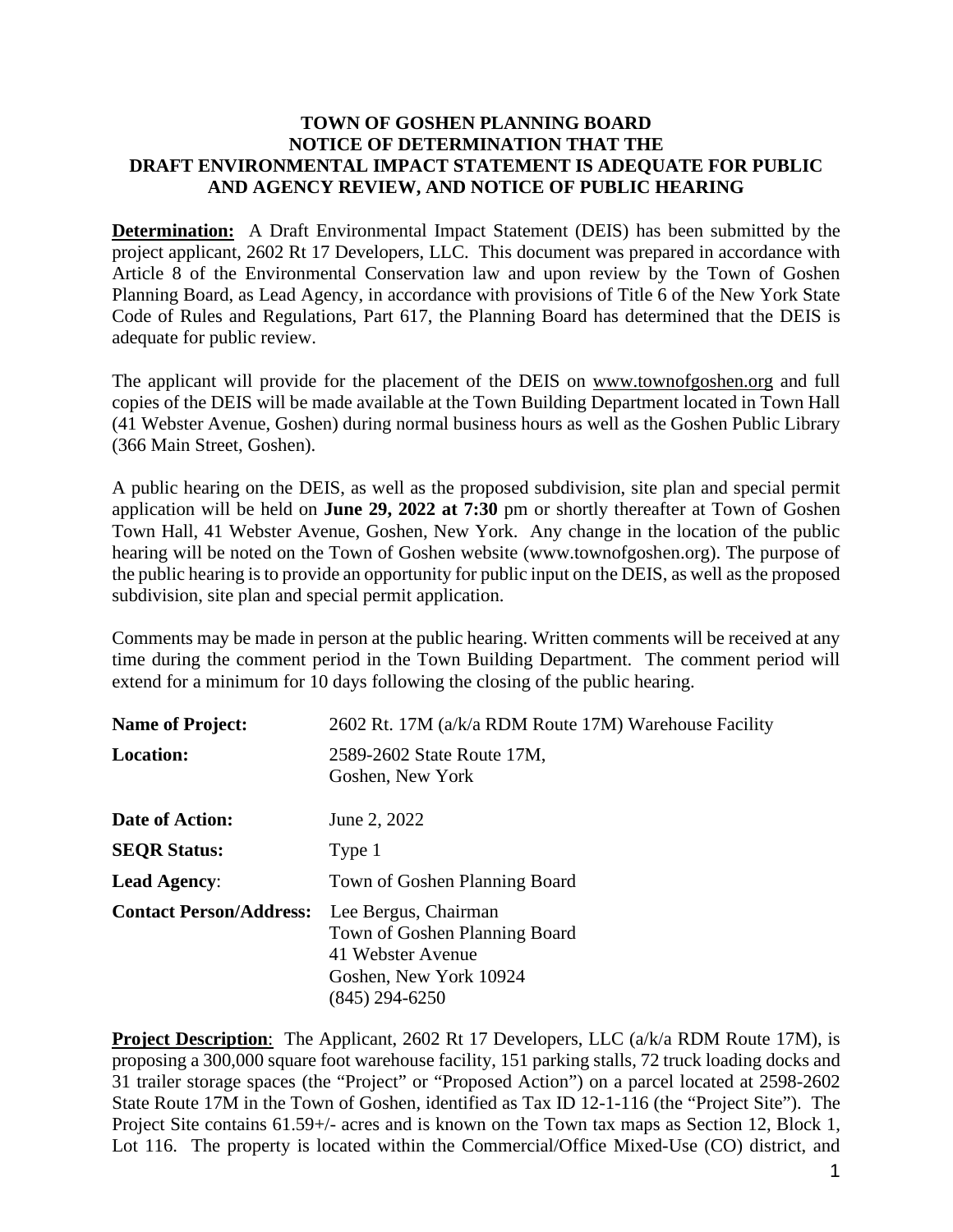within the Flood Plain and Ponding Area and AQ-6 Overlay Districts. The Project requires site plan, special use permit and subdivision approval from the Town of Goshen Planning Board ("Planning Board"). The Project Site includes an existing single-family residential structure, which will remain untouched on a separate parcel as a result of the subdivision. The subdivision is designed to divide the Project Site into an approximately 55.48 acres lot for the proposed warehouse and an approximately 5.32-acre lot for the existing single-family structure.

## **This Notice has been circulated to the following Agencies.**

## **Involved Agencies:**

Town of Goshen Zoning Board of Appeals 41 Webster Avenue Goshen, New York 10924

New York State Department of Transportation 4 Burnett Boulevard Poughkeepsie, New York 12601

New York State Department of Environmental Conservation Region 3 21 South Putt Corners Road New Paltz, New York 12561-1696

Orange County Health Department, Division of Environmental Permits 1887 County Building 124 Main Street Goshen, New York 10924

New York State Office of Parks, Recreation and Historic Preservation (via CRIS system) Post Office Box 189, Peebles Island Waterford, New York 12188

**Interested Agency Circulation:** This notice is being sent to the following interested agencies:

Orange County Department of Planning 1887 County Building 124 Main Street Goshen, New York 10924

U.S. Army Corps of Engineers 26 Federal Plaza Jacob Javits Building New York, New York 10278

Town of Goshen Police Department 44 Police Drive, P.O. Box 217 Goshen, New York 10924

Goshen Volunteer Ambulance Corp.